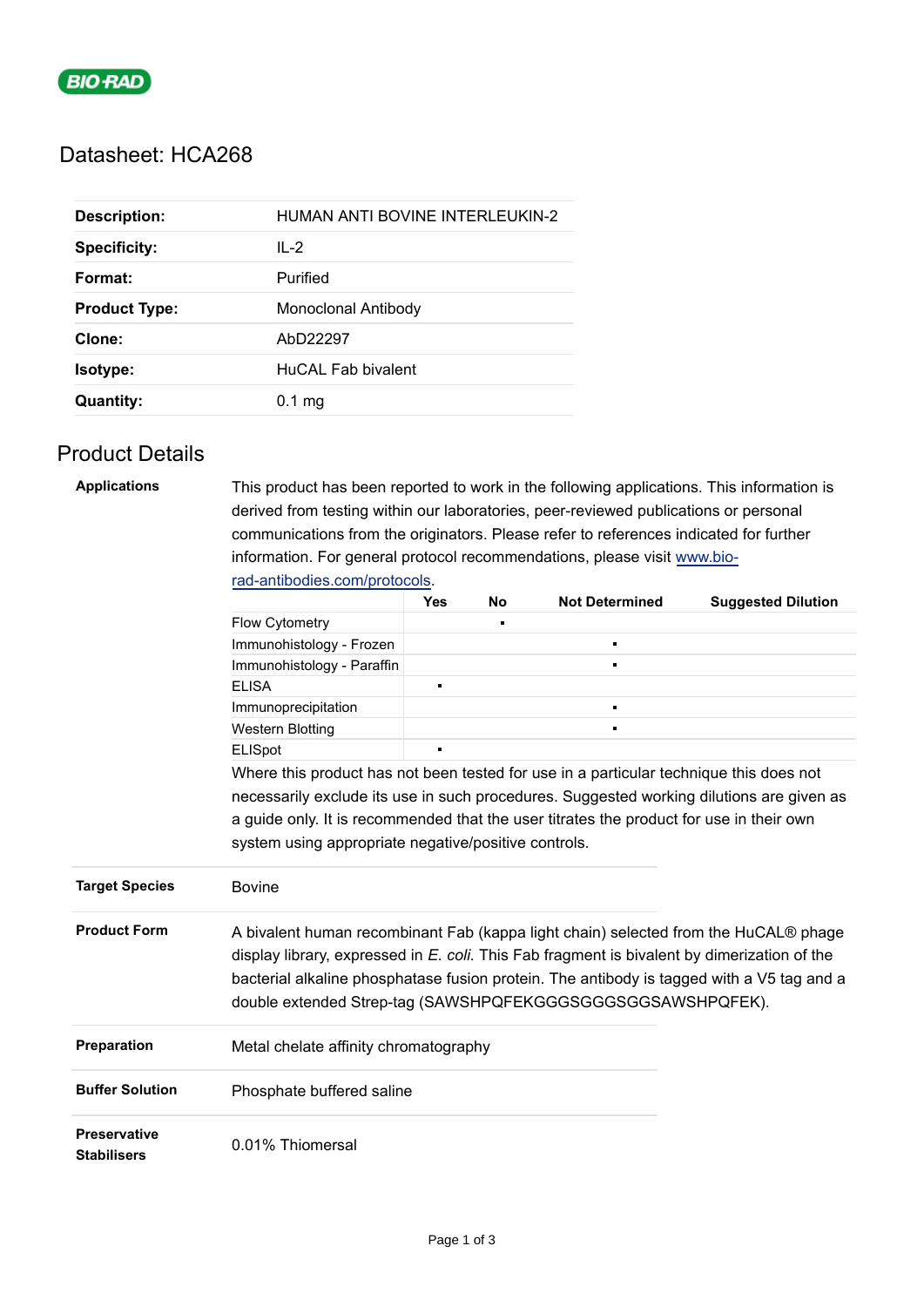| Approx. Protein<br><b>Concentrations</b> | Antibody concentration 0.5 mg/ml                                                                                                                                                                                                                                                                                                              |
|------------------------------------------|-----------------------------------------------------------------------------------------------------------------------------------------------------------------------------------------------------------------------------------------------------------------------------------------------------------------------------------------------|
| Immunogen                                | Fc-fusion protein containing the amino acid sequence 21-155 from bovine interleukin-2                                                                                                                                                                                                                                                         |
| <b>External Database</b><br>Links        | <b>UniProt:</b><br>P05016<br><b>Related reagents</b><br><b>Entrez Gene:</b><br>280822<br>IL <sub>2</sub><br><b>Related reagents</b>                                                                                                                                                                                                           |
| <b>Synonyms</b>                          | $IL-2$                                                                                                                                                                                                                                                                                                                                        |
| <b>Specificity</b>                       | Human anti Bovine Interleukin-2, clone AbD22297 recognizes bovine interleukin-2<br>(IL-2), also known as T-cell growth factor (TCGF). Bovine IL-2 is a 155 amino acid<br>secreted cytokine produced by T-cells following antigenic or mitogenic stimulation. It plays<br>a crucial role in T-cell proliferation and immune regulation.        |
|                                          | Human anti bovine interleukin-2, clone AbD22297, has been successfully used for the<br>detection and measurement of native and recombinant bovine IL-2 in ELISA where it acts<br>as the detection antibody in a sensitive assay for bovine IL-2 determination. Bio-Rad<br>recommend clone AbD21766 (HCA267) for intracellular flow cytometry. |
| <b>Affinity</b>                          | The monovalent intrinsic affinity of this antibody was measured as $KD=0.3$ nM by real<br>time, label-free molecular interaction analysis on recombinant bovine IL-2.                                                                                                                                                                         |
| <b>ELISA</b>                             | This product may be used as a detection reagent in a sandwich ELISA together with<br>HCA267 as the capture reagent.                                                                                                                                                                                                                           |
| <b>Further Reading</b>                   | 1. Rhodes, S.G. et al. (2014) Use of antigen-specific interleukin-2 to differentiate between<br>cattle vaccinated with Mycobacterium bovis BCG and cattle infected with M. bovis. Clin<br>Vaccine Immunol. 21:39-45.                                                                                                                          |
| <b>Storage</b>                           | This product is shipped at ambient temperature. It is recommended to aliquot and store at<br>-20 $^{\circ}$ C on receipt. When thawed, aliquot the sample as needed. Keep aliquots at 2-8 $^{\circ}$ C for<br>short term use (up to 4 weeks) and store the remaining aliquots at -20°C.                                                       |
|                                          | Avoid repeated freezing and thawing as this may denature the antibody. Storage in<br>frost-free freezers is not recommended.                                                                                                                                                                                                                  |
| <b>Guarantee</b>                         | 12 months from date of despatch                                                                                                                                                                                                                                                                                                               |
| <b>Acknowledgements</b>                  | This product and/or its use is covered by claims of U.S. patents, and/or pending U.S. and<br>non-U.S. patent applications owned by or under license to Bio-Rad Laboratories, Inc. See<br>bio-rad.com/en-us/trademarks for details.                                                                                                            |
| <b>Health And Safety</b><br>Information  | Material Safety Datasheet documentation #10094 available at:<br>10094: https://www.bio-rad-antibodies.com/uploads/MSDS/10094.pdf                                                                                                                                                                                                              |